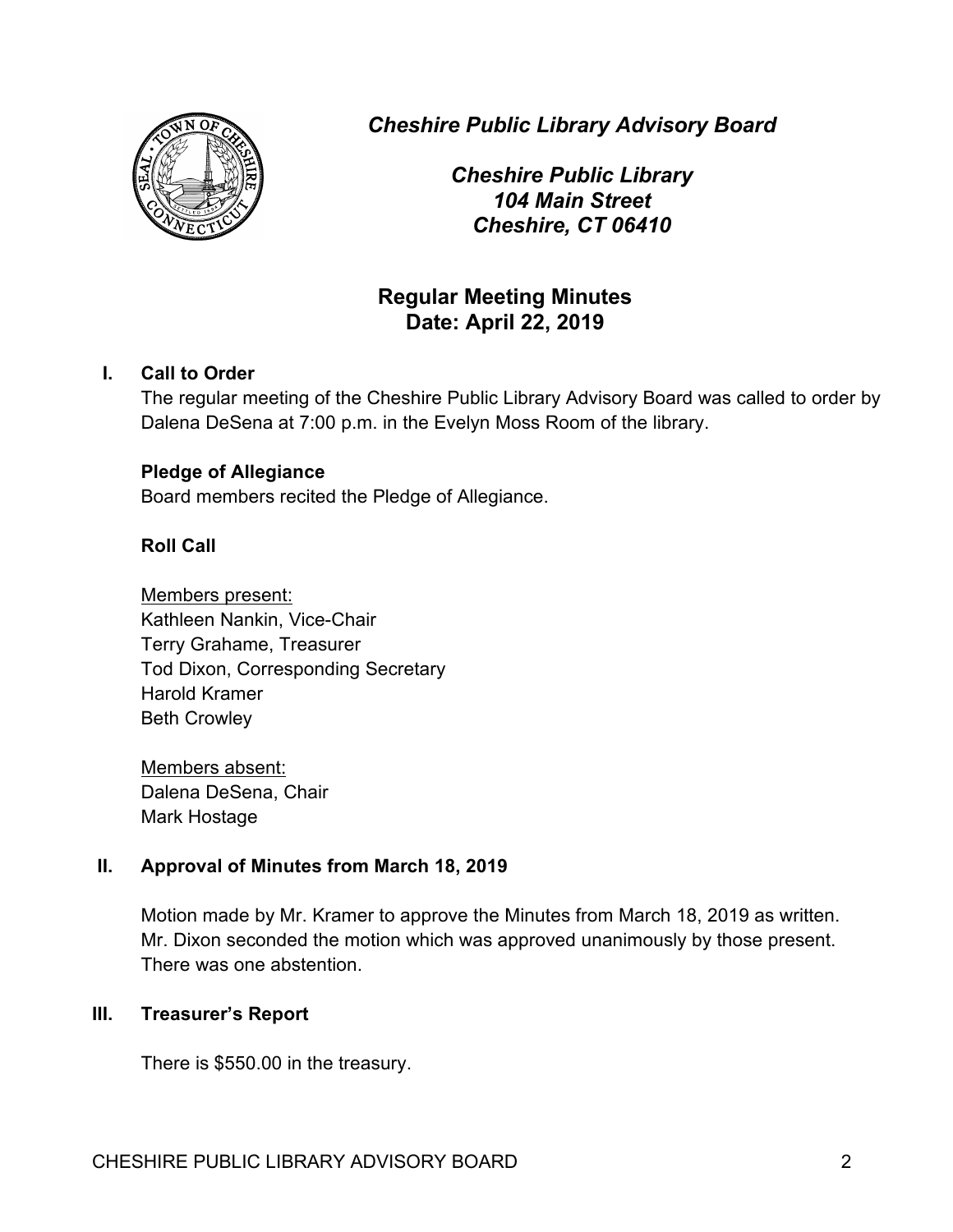#### Meeting Minutes

#### **IV. Communications**

Terri Grahame shared a Hartford Courant article from March 8, 2019, entited "Why Libraries Matter." Eight Connecticut authors and poets shared their personal perspective on why libraries matter. Some of their comments include: libraries should not be taken for granted, referred to as heaven on earth, hidden gems, a great place to make a connection, a sacramental quality upon the library's function; grace and charm.

# **V. Report of the Chair**

There was no report.

# **VI. Report of the Library Director**

- Personnel: Interviewing for a replacement for Emily DiPaulo, Children's Librarian, who left for personal reasons, will begin in May. Jared Goldman has been hired as the Library Technology Coordinator; Coleen Brodin and Haleigh Schmidt have been hired as Library Pages.
- A company is being hired by the Town to install new door locks on all of the outside and staff doors in the Library and Town Buildings.
- The Library's budget presentation, including Artsplace, went before the Town Council on March 25<sup>th</sup> and was well received. The Council has asked the Town Manager to reduce the overall budget and the Library was asked to find another \$5,000 in its budget.
- Cheshire Library will help to plan and participate in activities for the Town's upcoming 325<sup>th</sup> Anniversary celebration scheduled to kick off this fall.
- Ms. Crowley is rejoining the Connecticut Library Association Board as the Legislative Committee Co-Chair. This position is responsible for advocating for the legislative needs of CT libraries and the State Library.
- Ms. Crowley and Library Staff will be attending the Connecticut Library Association Annual Conference on April 29th and 30th in Mystic, CT. Ms. Crowley will be presenting on two panels on April 30<sup>th</sup>.